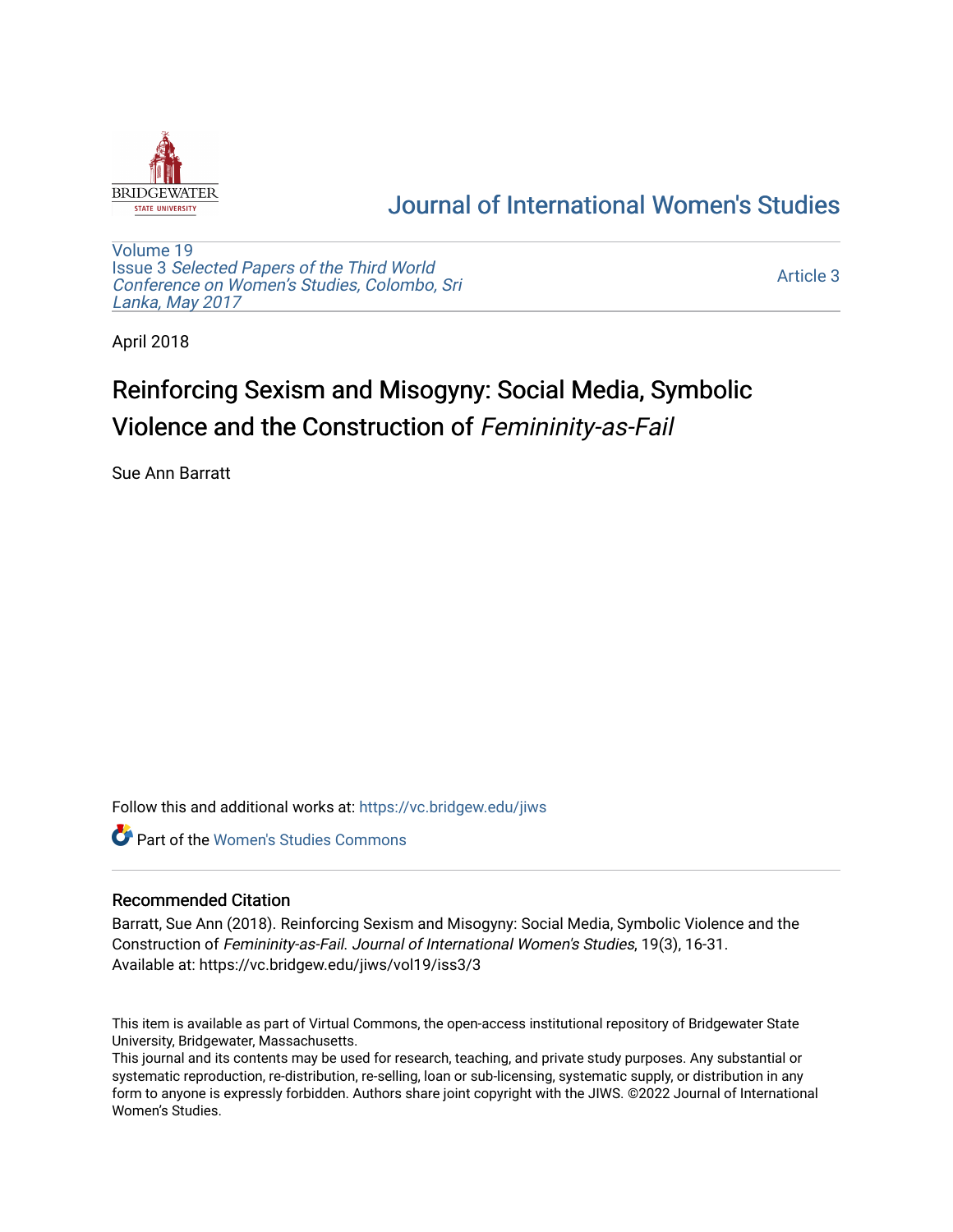#### Barratt: Reinforcing Sexism and Misogyny

This journal and its contents may be used for research, teaching and private study purposes. Any substantial or systematic reproduction, re-distribution, re-selling, loan or sub-licensing, systematic supply or distribution in any form to anyone is expressly forbidden. ©2018 Journal of International Women's Studies.

#### **Reinforcing Sexism and Misogyny: Social Media, Symbolic Violence and the Construction of** *Femininity-as-Fail*

By Sue Ann Barratt<sup>[1](#page-1-0)</sup>

#### **Abstract**

This paper demonstrates, through content analysis, how online audiences can enforce gender based violence (GBV) as a real threat in the online space through verbally aggressive speech acts that function as symbolic violence. I examine cases emerging out of the context of Trinidad and Tobago, to articulate, how, for example, prejudicial chastising of women is used as a discourse to not only shame and blame but construct *femininity-as-fail*, however that femininity is embodied. This symbolic violence I read as a spectre, a force that enforces, both in the offline and online, the reassertion of strict respectability and responsibility as standard. This is done through victim blaming and policing, especially of women's bodies, voice and agency. I assert that such talk constitutes an online environment that serves as fertile ground for the reconstitution of traditional and limiting notions of femininity. Such an environment also facilitates constant backlash against feminist discourses and feminist activism to attain gender justice in the Caribbean region. The online environment is a force that breaches offline boundaries across the globe, thus its effect must be accounted for as we attempt to build the resilience of feminist consciousness and gender justice.

*Keywords*: misogyny, social media, symbolic violence, femininity, Trinidad and Tobago

#### **Introduction**

l

Many Caribbean women in the  $21<sup>st</sup>$  Century perceive themselves as agentic, as decision makers who have opportunities through education and labour to improve their quality of life and pursue chosen ventures without restriction. As Ellis (1986) observed decades ago, this has long been an ontological position that constitutes a most familiar image of the Caribbean woman as strong, independent and dominant. Women in the Caribbean have long laboured both in the private and public spheres (Caribbean's Different Gender Gap 2015, Baksh-Soodeen 1998, Reddock 1994) and have consistently accessed education as a route to empowerment (Conger and Long 2013, Bailey and Charles 2010, Ellis 1986). Self-determination is often taken for granted because of a tendency, as Bertens, et al, (2008) explain, to "frequently portray Caribbean women as independent, autonomous, mercenary, manipulative and dominating" (p.548). At the same time, agency is still undermined by, as Ellis (1986) warned, factors, problems and situations that discriminate against women in overt and subtle ways, constantly challenging and undercutting their independence.

In this paper I attend to what I assert as one such factor that persists since Ellis's (1986) and others' observations about the Caribbean woman in the 1980's. I refer to the continued salience of one very traditional and limiting discourse – feminine respectability and responsibility (Bertens,

<span id="page-1-0"></span><sup>&</sup>lt;sup>1</sup> Sue-Ann Barratt teaches and conducts research with The Institute for Gender and Development Studies; The University of the West Indies, St. Augustine Campus.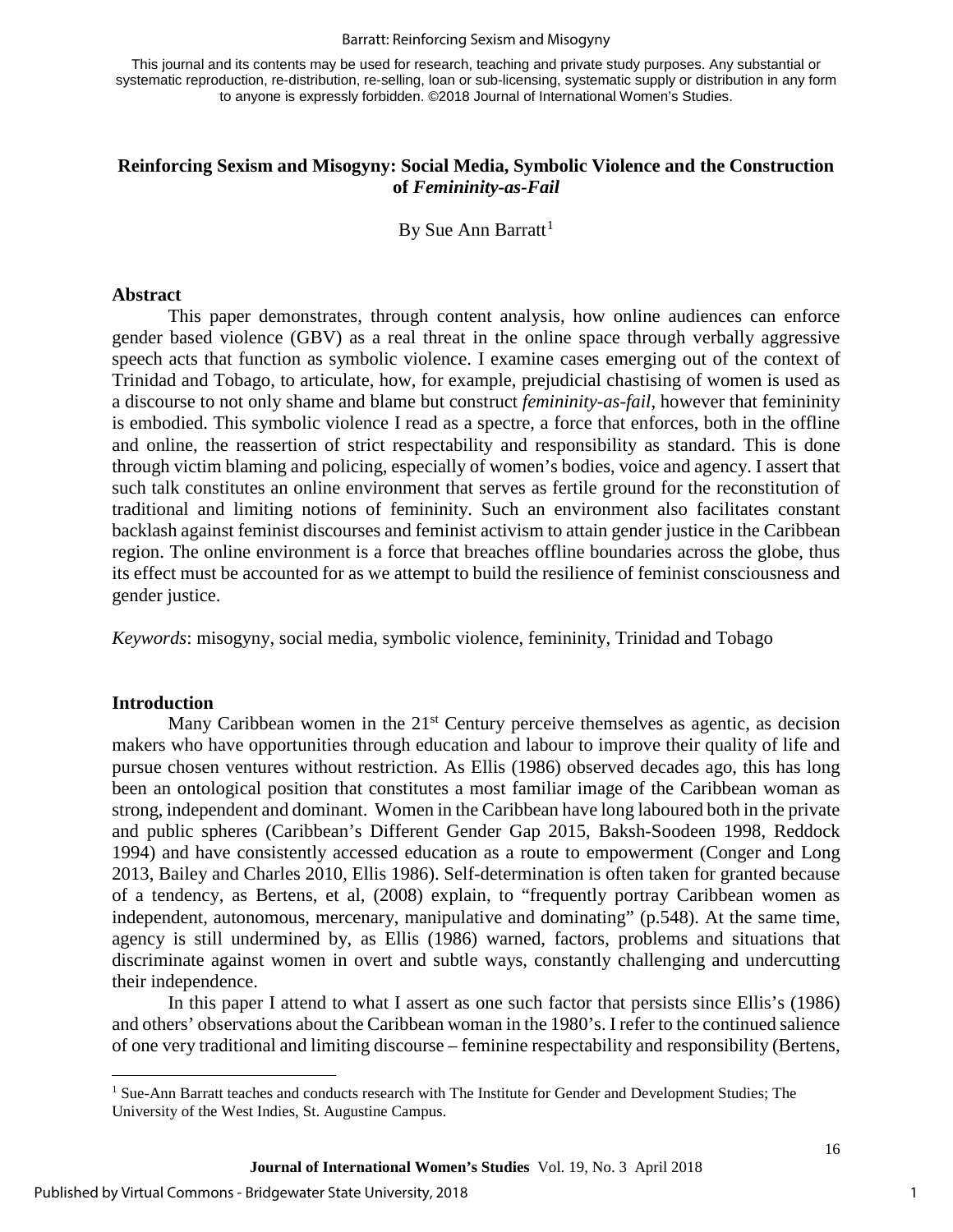et al, 2008, Sharpe and Pinto 2006, Boucher 2003). I suggest that through a rigid application of this discourse femininity is constructed as *fail* where it does not meet idealised prescriptions. This discourse appears always salient even in the face of mitigating circumstances which challenge or contradict its relevance.

In this paper I examine how the evaluation of *femininity-as-fail* persists within the talk of online audiences responding to two events which attracted the attention of mainstream news media in Trinidad and Tobago – the Therese Ho/Lendl Simmons Revenge Porn Court Case and the Nude Photos Leak Scandal in June 2016. Through content analysis I demonstrate how gender based violence (GBV), manifest as symbolic violence, operates as constant backlash to feminist activism and scholarship for gender justice, and as a real threat in the online space through, especially, prejudicial chastising of women to not only shame, blame and police the feminine, but construct *femininity-as-fail.* 

I use Pierre Bourdieu's (1998) symbolic violence, not to distract from an understanding of gender based violence as corporeal, but to articulate conceptually the location of gender ideology and its mechanisms of asymmetry and power that background that corporeal violence that is experienced. Symbolic violence, according to Bourdieu (1998), operates as a cognitive process, invisible but tangible and experienced in its effects, and thus I see it as a most useful conceptualization of how online feedback forums manifest gender based violence. Bourdieu (1998) explains symbolic violence as schemes of thought that are the product of embodiment of power relations, expressed in the founding oppositions of the symbolic order, and causes relations of domination to appear natural because it takes place without calculation, through schemes of perception, appreciation and action in a cognition that is obscure to itself (p. 33-42).

From this perspective, I argue that such symbolic violence acts as a spectre, a force that enforces, both in the offline and online, the reassertion of strict respectability and responsibility as standard for Caribbean women. Scholars have invoked the force of symbolic violence similarly, in, for example, exploration of everyday narrations of gender in media (Udasmoro 2013), or evaluation of the misrecognition of domination in women's lives (2014), or demonstrations of how domination and violence are reproduced in everyday interactions, social practices, institutional processes and dispositions that undermine agency and voice (Thapar-Björkert et al 2016).

To assert these points I first briefly explain the pressing cultural significance of respectability and responsibility to the definition, framing, valuation and legitimacy of femininity within the Caribbean in particular, setting up as background those notions that are referenced by the online audience evaluated. I then outline details about the audience and the online space that facilitated conversation focused on coverage of the cases selected. Using these cases, I explain social media as one communication context that facilitates the persistence of constraining notions of femininity. Speakers express their significance through talk marked by verbal aggression and symbolic violence. Finally, I articulate my evaluation of audience speech acts as enacting *femininity-as-fail*. I conclude the paper by re-asserting the need for vigilant attention to mechanisms that reinterpret and reinforce challenges to feminine agency in particular and gender justice in general.

#### **Respectability and Responsibility: Valuations of Feminine Identity and Worth**

Femininity finds its worth in respectability, its relevance in responsibility, and these ideals, along with purity, persist as defining characteristics, core values and fundamental ideals of legitimate femininity in the Caribbean (Hosein and Outar 2016, Ghisyawan 2016, Trotz 2009,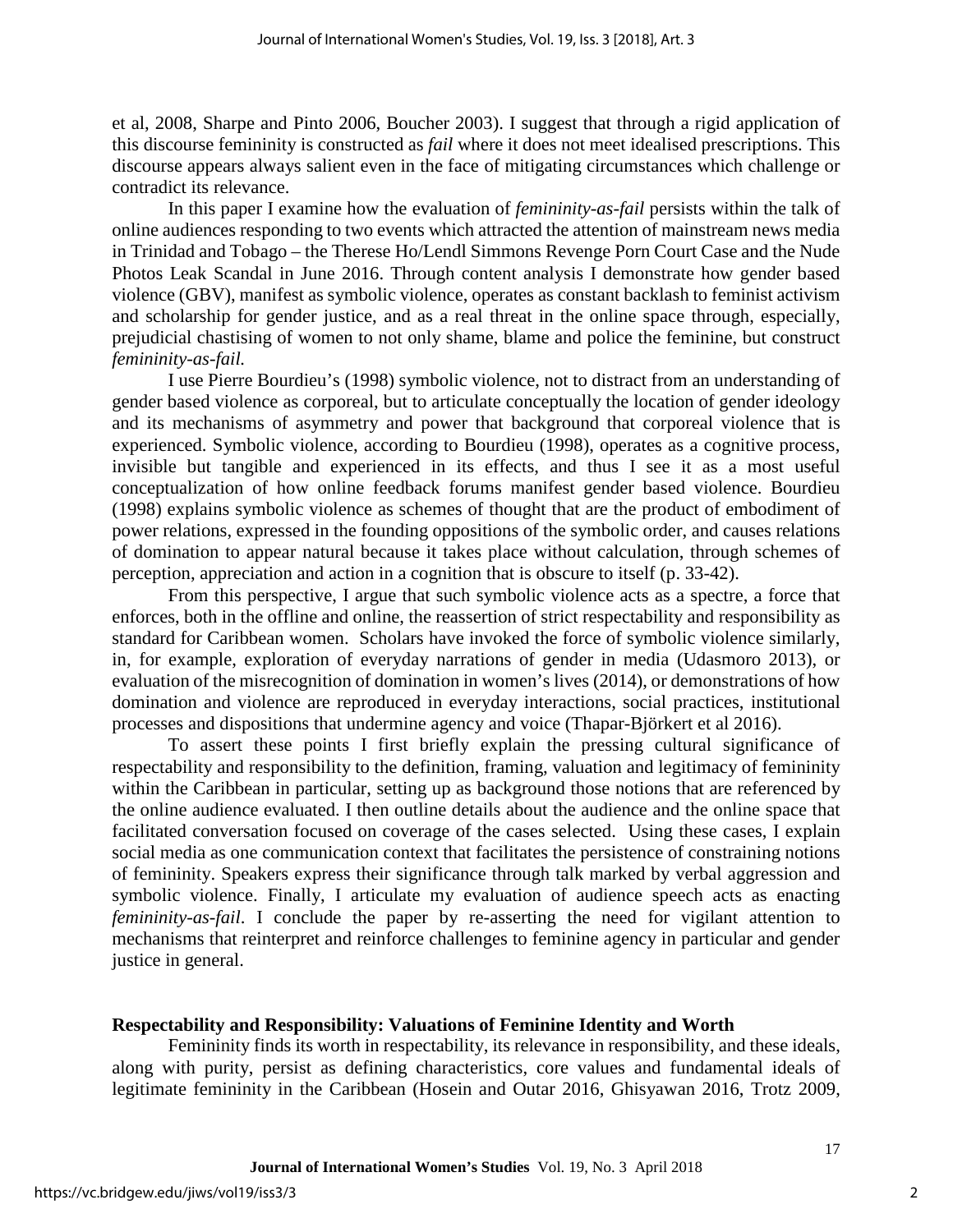Sampath 2004, Freeman 2000, Rohlehr 1999, Barrow 1999, Ellis 1986). Such ideals function as prescriptive, defining the parameters of what it means to be appropriately feminine and, in terms of respectability in particular, determine how women can live in their bodies and the limits placed on their bodies, especially in terms of appearance and sexuality.

These notions are steeped in a discourse of respectability politics, a concept first discussed by Evelyn Brooks Higginbotham to contend with how, as part of a reform and uplift politics, African Americans, especially African American women, were encouraged to practice temperance, cleanliness of person and property, thrift, polite manners and sexual purity in order to attain the respect of the white majority society in the United States (Harris 2003).

Respectability politics is grounded in a set of standards that prescribe piousness, temperance, decorum and self-restraint, sexual restraint, propriety and morality, neat appearance and self-protection. It requires public display of these standards by the person and is used to determine those worthy or unworthy of respect, as Rowe (2013) discusses, respectable status is precarious and requires constant policing of self. Thus, respectability politics functions as a discourse which not only constructs performance at the intersection of race, ethnicity, class and gender, but it absolutely mediates the feminine in particular. As Springer (2007) explains, womanist/black feminist, and Caribbean feminist scholars have well established that respectability functions as the ultimate criteria for legitimate entry into womanhood, especially by women of colour.

This is directly applicable to women in Trinidad and Tobago and the Caribbean at large. Freeman (2000) traces well the empirical and theoretical articulation of respectability to Caribbean femininity, by outlining the "cult of Victorian femininity" as a colonial inheritance and asserting her critique of Peter Wilson's first gender polarizing reputation/respectability model which maps respectability to femininity and reputation to masculinity. Besson (1993), initiated critique of this model's conceptual erasure and limited account of the nuances of Caribbean women's lived experience. Scholars have long contended with the pressing significance of respectability to femininity, as Franco (2010) continued to do in her study of women in Trinidad and Tobago Carnival, explaining that, still, femininity is constituted by dominant notions of sexual responsibility, motherliness, virtuousness and containment. This observation immediately makes relevant respectability politics. Responsibility is also made relevant as a complimentary force, as women in particular, Franco (2010) found, define their femininity based on ideals of independence, freedom and self-actualization. These ideals were also cited by Berten's, et al, (2008) sample of women who tied them closely to motherhood and accountability for caregiving and caretaking, roles which invoke the notion of responsibility. These ideals, also discussed by Hosein (2004), Niranjana (2011), Baksh (2011) and Smith (2010), mirror historical perspectives of Trinidadian femininity. For example, in terms of the Afro-Trinidadian feminine identity, there have existed shifts between perceptions of femininity as docile and vulgar, as having parity with masculinity and not, as the seat of tradition and as economically and sexually independent. And in terms of Indo-Trinidadian femininity, respectability and purity are dominant ideals, with notions of independence, responsibility and achievement also defining such femininity.

While cultural differences may reflect some variation in terms of specific descriptors, there is a tendency to similarity across the Caribbean. At the same time different social identities – race/colour/ethnicity, class, region, sexuality for example – which mediate gender identities, do complicate the experience for people of the region. In terms of similar perceptions of femininity, relevant markers include respectability and honour, nurturing and mothering, expressive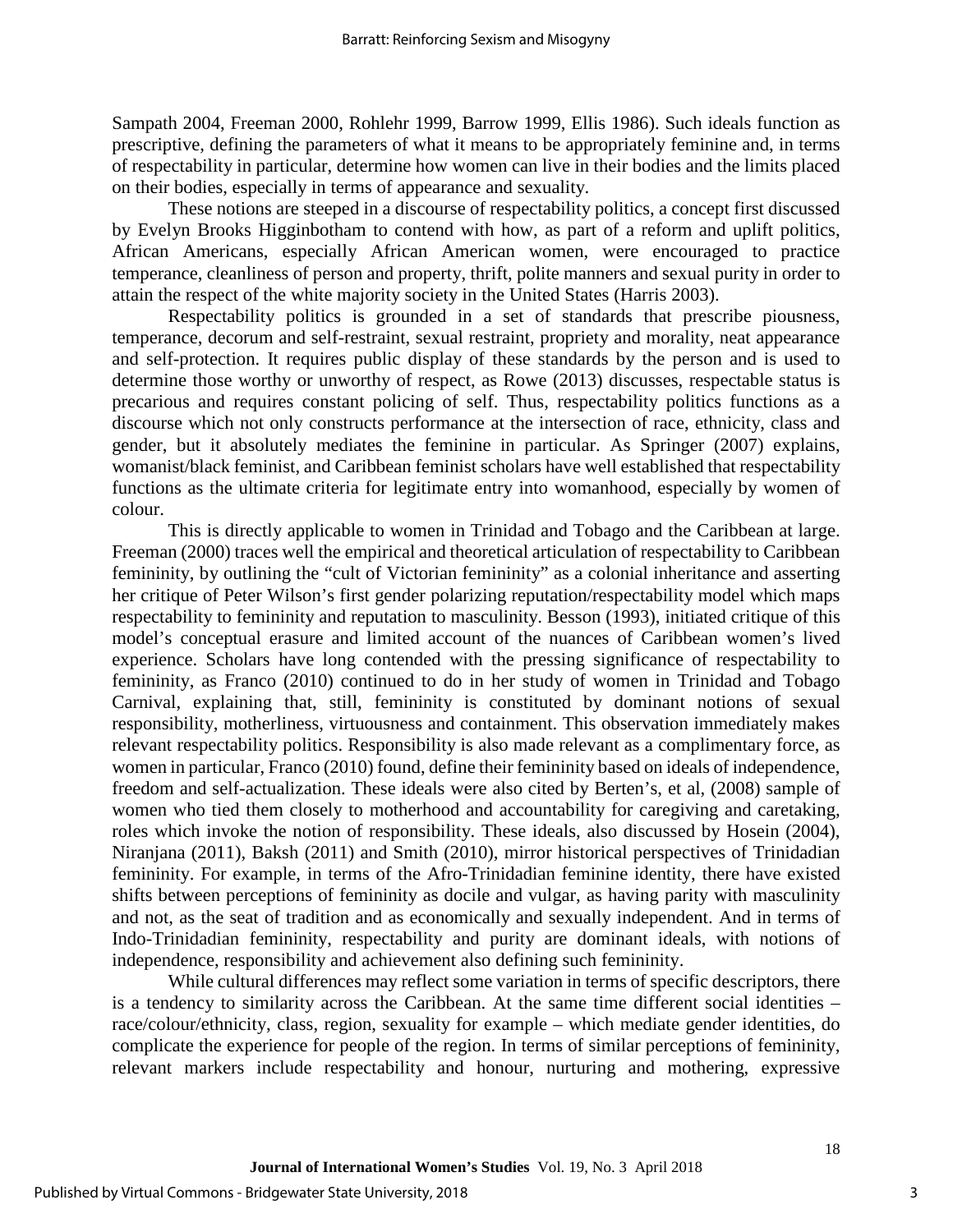emotionality and the ability to work (Brennan 2004, Parry 2000, Wekker 1999, Young 1999, Ellis 1986).

It is these persistent ideals and valuations of femininity that emerge in feedback forums attached to news coverage uploaded to the online space. Before I elaborate on the trends in their talk I briefly outline the relevant details of the cases, audiences, and content analysis as method of analysis.

## **The Online News Audience as Evaluative Force**

I use the term *force* as a concept of social impact theory to establish how audience talk functions on the feedback forum attached to news stories. Social impact theory

"conceives of social influence as being the result of social forces (pressures from other people) that operate on a target. The theory uses the metaphor of physical forces, such as light or sound that can affect an object. The overall influence of a set of social forces depends on the forces' strength, immediacy, and number" (Breckler, et al, 2006, p.337).

I also use force to establish the significance of this audience, first because online feedback unlike any other feedback context, is often anonymous as well as immediate, interactive and, though censored by site administrators, is not as rigidly censored as traditional on air (e.g. call in) or print media (e.g. letters to the editor) feedback. As Landa (2016) explains, commenters "can say whatever they want to communicate with minimal fear of retribution" (p. 122).

The feedback forum attached to news coverage uploaded online is a type of forum based social media. The forum is traditional in that online communities are created around topics rather than around people, as is the case with more dominant social media such as Facebook or Twitter (Boyd and Ellison 2008). Media hosts the feedback forum or comments section to invite readers to share opinions on coverage, with readers often establishing a powerful online community. This community can set the agenda or initiate collective action around a particular topic because of a concentration of interests hashed out through sometimes rewarding, contentious, cohesive or divisive debate about that issue (Landa 2016, Reader 2015). The online commentary attached to a series of stories on the two selected cases detailed below was examined through quantitative content analysis, focusing on overt content and the frequency of themes emerging from that content. In addition, to clarify my arguments I also conducted some qualitative evaluation of the meaning which rested in the content of the commenters' talk.

#### *Case One – Revenge Porn: Therese Ho vs Lendl Simmons*

The details of this case were taken from television and newspaper coverage as outlined below.

- Television Coverage
	- o CNC3 News Story *Court Orders Simmons to Pay \$150,000 For Leaking Sexual Images of Former Lover*, October 26, 2015
	- o CNC3 Morning Talk Show Morning Brew *Therese Ho Speaks Out on the Morning Brew*, October 27, 2015
- Newspaper Coverage

4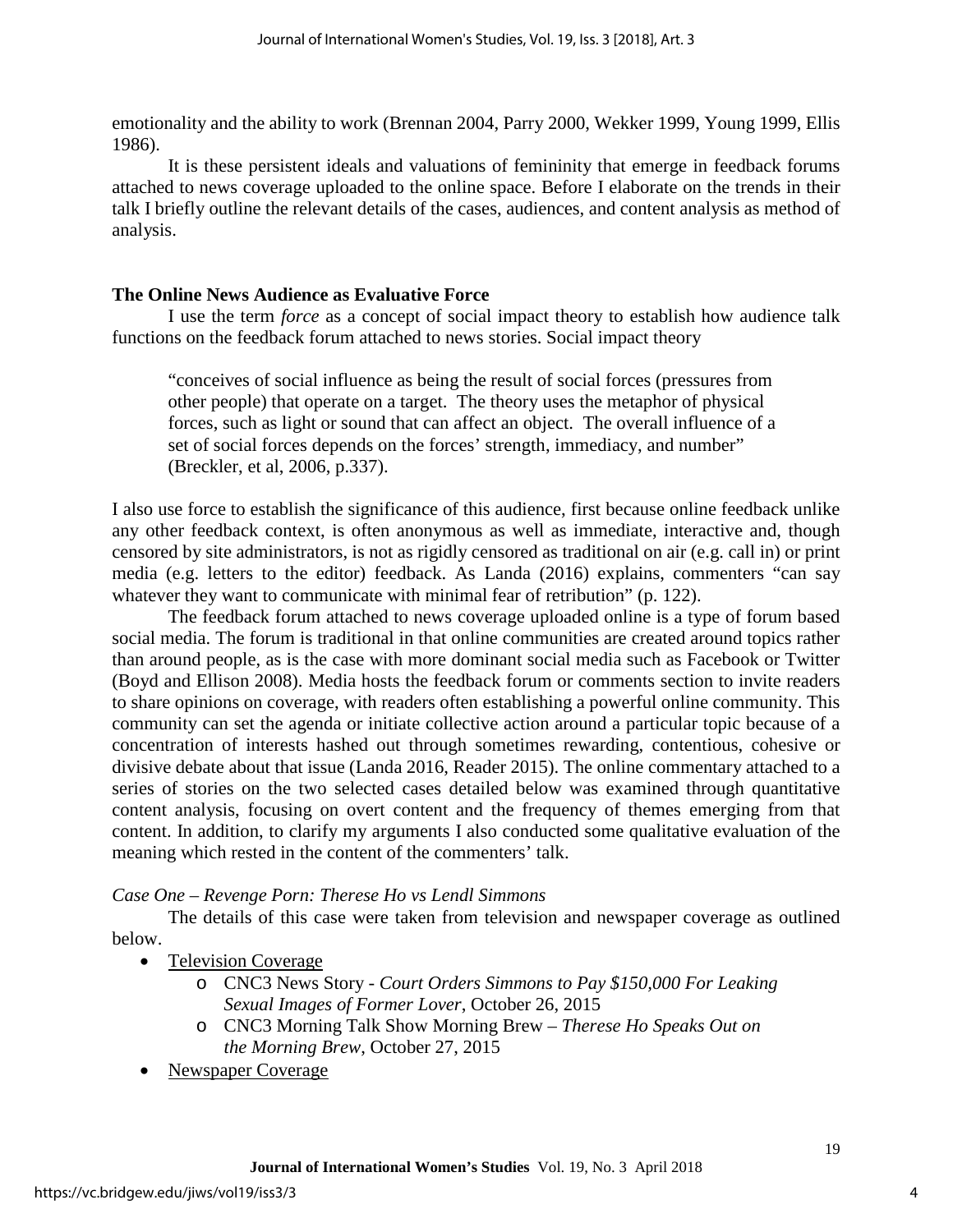- o Newsday Newspaper Front page Story *Ho Accuses Simmons for Sex Photo Leak*, February 11, 2015
- o Guardian Newspaper Front page Story *Ex-lover as Simmons Loses Porn Revenge Case "I'm ready to forgive him now",* October 27, 2015

Media reported on the court proceedings, the events which led to the case and the ensuing scandal that emerged from what was the first case of revenge porn to be heard in the courts in Trinidad and Tobago. The case was especially significant because it involved a cricketer, well known in Trinidad and Tobago and the Caribbean region. Therese Ho, former girlfriend of West Indies Cricketer, Lendl Simmons, filed a lawsuit of Breach of Confidence, claiming malicious dissemination of photographs of herself and Simmons engaged in sexual activity prior to the end of their relationship. The court ruled in favour of Ms. Ho, ordering Mr. Simmons to pay \$150,000.00 TT compensation. Public attention was engaged not only because it was the first such case but because both Ms. Ho and Mr. Simmons were in relationships with other partners at the time. Their relationship was branded an affair, with heated debate, especially in the online feedback forum, focused on who was the bigger wrongdoer in their shared infidelity. In addition, much debate also focused on what factors justified or did not justify the court case, the breach of confidence, the infidelity and the events that led to all. It is these debates that serve as the data source for analysis discussed below.

## *Case Two – Nude Photos Leak Scandal*

The details of this case were taken from television coverage as outlined below.

- Television Coverage
	- o CNC3, *Two Held in Connection With Leaked Nude Photos*, June 24, 2016
	- o CNC3, *SWAHA hopes lessons are learnt from nude photos scandal*, June 17, 2016
	- o CNC3, *Victim of Leaked Nude Photos Speaks*, June 15, 2016
	- o CNC3, *Police issue warning amid circulation of hundreds of nude local women on social media,* June 15, 2016

Media reported on the leak, the police investigation into the leak, the arrests which followed, and commentary from stakeholder voices such as religious leaders and some of the victims. The details of the case were that hundreds of photos containing images of young women and girls nude or partially clothed and, in some cases, engaged in intimate acts, were leaked by employees of a cybercafé. A list of names of the young women and girls was also released. As the investigation progressed, reports indicated that the photos were collected through hacking social media accounts over a number of years. Some were edited using photoshop and there were attempts to distribute some to porn sites and/or to sell the photographs. Two people were arrested in connection with the case. Public attention was engaged not only because private photos were leaked but especially because many of the photos featured students, including many minors. In this case too, online debate was most heated over who was the greater wrongdoer, the young women and girls who appeared in the photos or the individuals who breached their privacy and leaked the photos. It is this debate that served as data source for content analysis and elaborated below.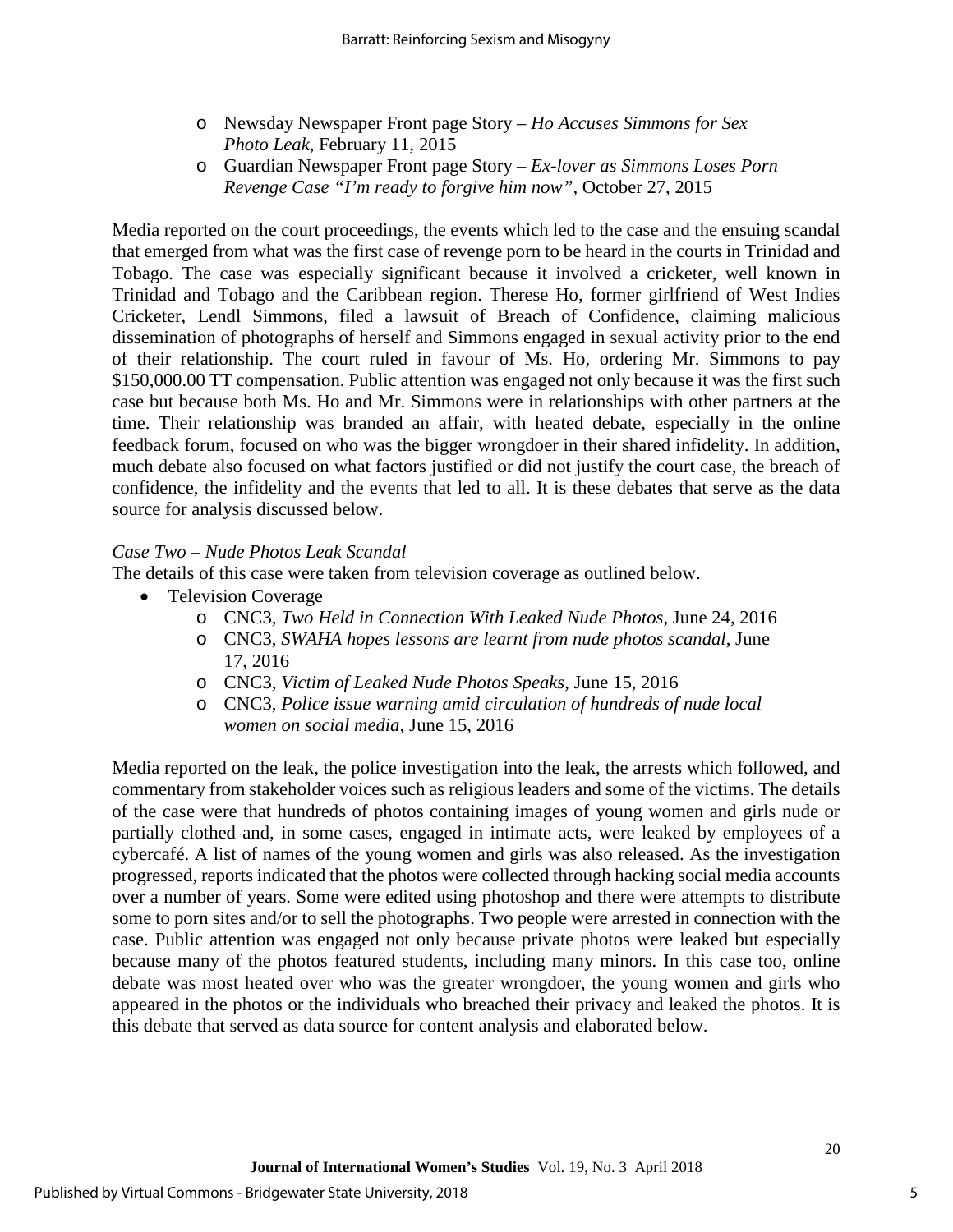#### **Social Media Commentary: Disciplining Femininity through Verbal Aggression and Symbolic Violence**

Debate definitely dominated interaction in the feedback forum. While commenters contended with each other, contradicting or challenging, sharing or bolstering each other's opinions, many directed their comments to the individuals involved in the case, very often the female victims. The comments had the force of disciplinary speech acts. Again I see the force exercised by the audience as especially significant. Their utterances have force if understood from the perspective of speech act theory which views language as social action, conceptualizing human communication as having meaning in use, implication and effect, with each utterance having illocutionary force (effect on hearer) in a context (Holtgraves 2002). These forceful utterances I collated through content analysis based on frequency. Figure One below presents coded audience commentary relevant to Case One - the Revenge Porn Case, and Figure Two presents coded commentary relevant to Case Two - the Nude Photos leak scandal.

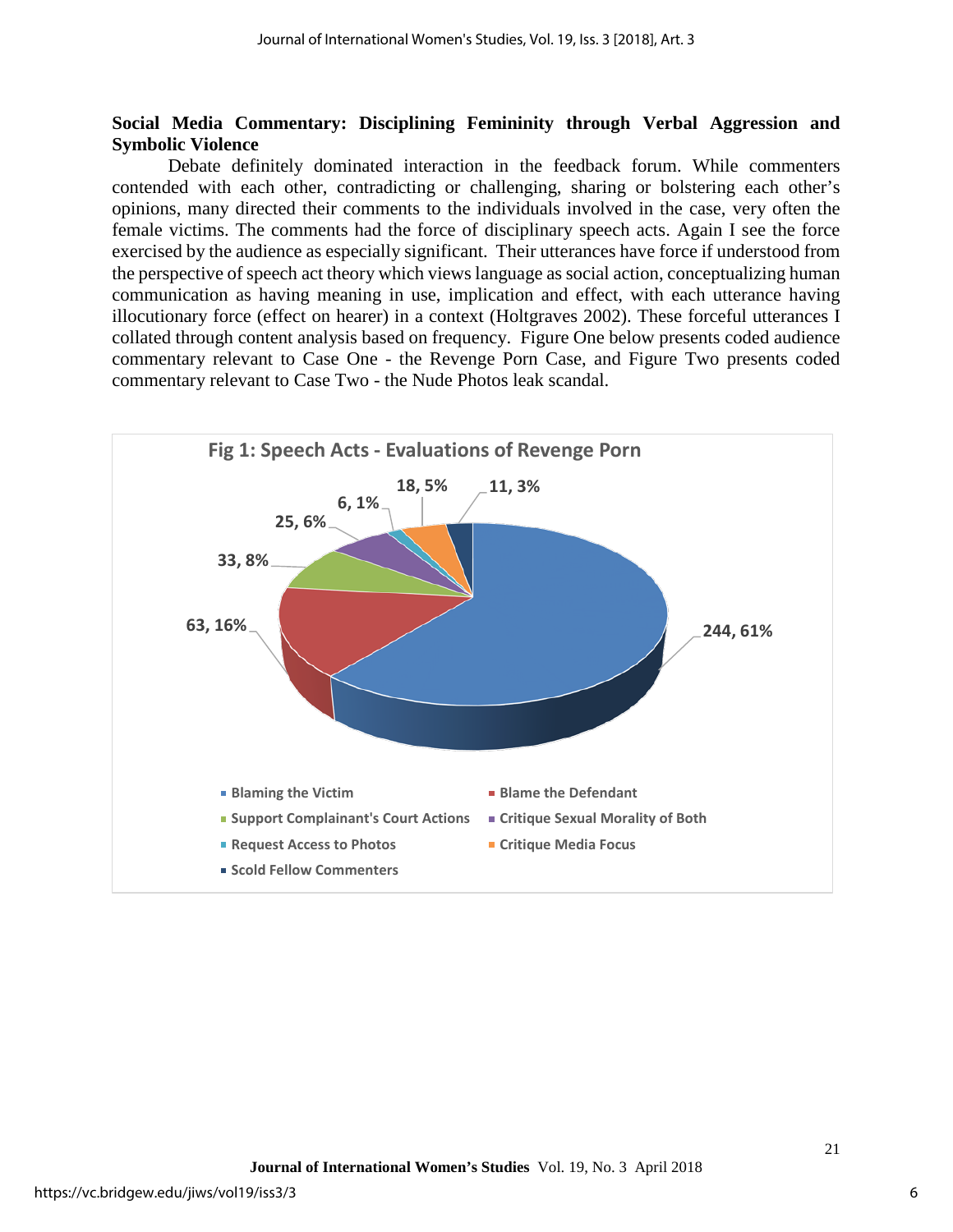

Both Figures One and Two above illustrate a clear majority in terms of speech acts, i.e. speech acts which blame the victim. It is the tendency for the majority of utterances to blame the victim in both cases – 61% of speech acts in Case One and 31% in Case Two – that I interpret as having a disciplining force on the feminine. Other less frequent but significant speech acts reinforce this disciplinary action. I see this force as disciplinary because of the nature of victim blaming. Victim blaming is a psychological and cultural tendency to respond in a variety of ways which questions the victim's ability to prevent a crime through more responsible action, essentially accusing the victim of failing to protect themselves in spite of the circumstances of the incident (Roberts 2016, Suarez and Gadalla 2010). In so doing and in light of the focus of the cases, there is invoked the discourse of respectability and responsibility which I discussed as the basis of definitions and valuations of the feminine.

In Case One, some speech acts, more than in Case Two, also critique the behavior of the male defendant, and criticize the sexual morality of both parties. These speech acts do not disrupt the majority position however, as even though they indicate some support for the female complainant and her court action in particular, and criticize the majority who blame the victim, these utterances remain a considerable minority.

In case two, the disciplining of the female victims is consistent, first through the majority of the speech acts which blame the victim and, second, through reinforcing speech acts which critique respectability and femininity (13%), judge victims as deserving of shame (9%), appeal for personal responsibility (by victims) (4%), and prejudicial chastising of female victims (5%). There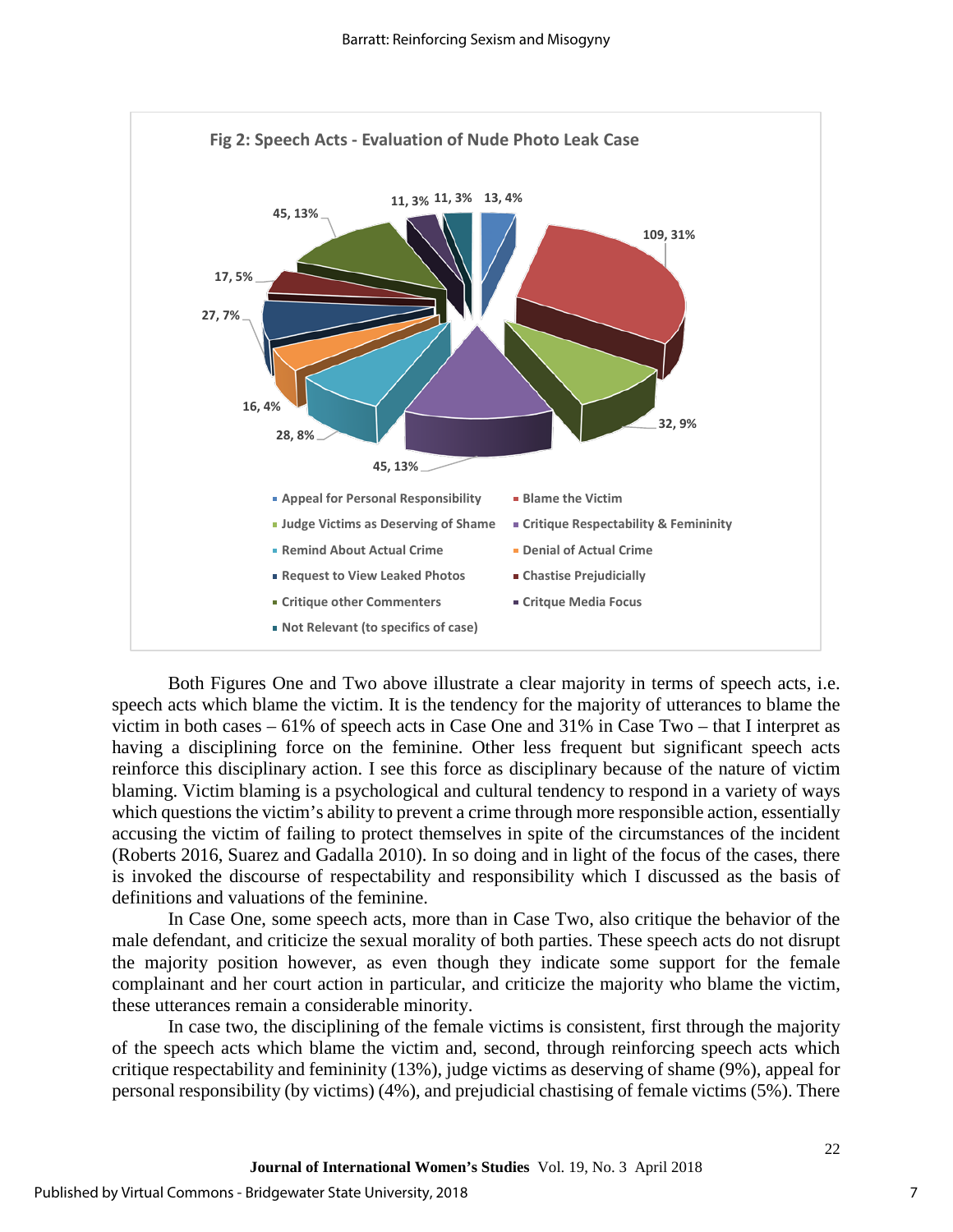are speech acts which even deny that the crime (breach of privacy) even occurred (4%), the mitigating factor asserted being that the victims were no longer respectable because of the content of the photos and the effects of their irresponsible act of posting such photos to their social media accounts. Thus commenters insisted that they deserved the consequences of the hack that exposed them publicly.

Such speech acts and those that reinforce them I read as symbolic violence which has an especially powerful effect because commentary is verbally aggressive when uttered. Verbal aggression refers to attacks or venting against a person's self-concept instead of or in addition to a person's position in an interaction and is intended to cause psychological pain (Rancer and Avtgis 2006, Infante 1995, Straus and Sweet 1992, Infante and Wigley 1986). Infante (1995) sees verbal aggression as especially harmful as it, along with hostility, is one of two destructive traits of aggressiveness and can be more potent or damaging than physical aggression because of the persistence of psychological harm and the multitude of negative affective states (feelings of inadequacy, humiliation, depression, despair, hopelessness, embarrassment and anger) triggered by attacks on the self-concept. Verbal aggressive messages may usually take the form of character attacks, competence attacks, background attacks, physical appearance attacks, maledictions, teasing, swearing, ridicule, threats, and nonverbal emblems, and may also include blame, personality attacks, commands, global rejection, disconfirmation, negative comparison, sexual harassment and attacks on the target's significant others (Infante 1995). This list is extensive but valuable because it gives the descriptive language for the especially harmful commentary that I suggest are both disciplining and violent. Commentary featured especially but not exclusively blame, swearing, ridicule, disconfirmation, personality attacks, physical appearance attacks, character attacks, and teasing (especially in the case of Ms. Ho, whose last name became a source of further ridicule because of its similarity to "hoe/ho" the slang form of "whore" and what some felt aptly clarified the character suggested by her behavior).

A few and by no means exhaustive examples of the most intense verbally aggressive messages are listed below to give some indication of how commenters consistently put the female victims in the role of wrongdoer through consistent critique of respectability and femininity, asserting absolute rejection and harsh discipline through ridicule, interrogation, evaluation and demands. Multiple forms of verbal aggression and multiple speech acts can be seen in a single example. Those relevant are cited in brackets.

#### *Case One – Therese Ho vs Lendl Simmons*

- *"Yeah he was wrong but two wrongs don't make a right, why did she open her*  legs to a married man in the first place? That should have told her anything *can happen from here, she should own up to her own mistake"*(**Speech Acts** – Appeals for Personal Responsibility, Blame the Victim, Critique Sexual Morality of Both; **Verbal Aggression** – competence attack, blame)
- "She should have said in the interview "don't be a whore and sleep with *people man", although both wrong, don't you feel like a slut, and they are still together so when that \$150k finish what you gone do? Look for another married man to rob!"* (**Speech Acts** – Prejudicial Chastising, Blame the Victim, Critique Sexual Morality of Both; **Verbal Aggression** – character attack, competence attack, ridicule)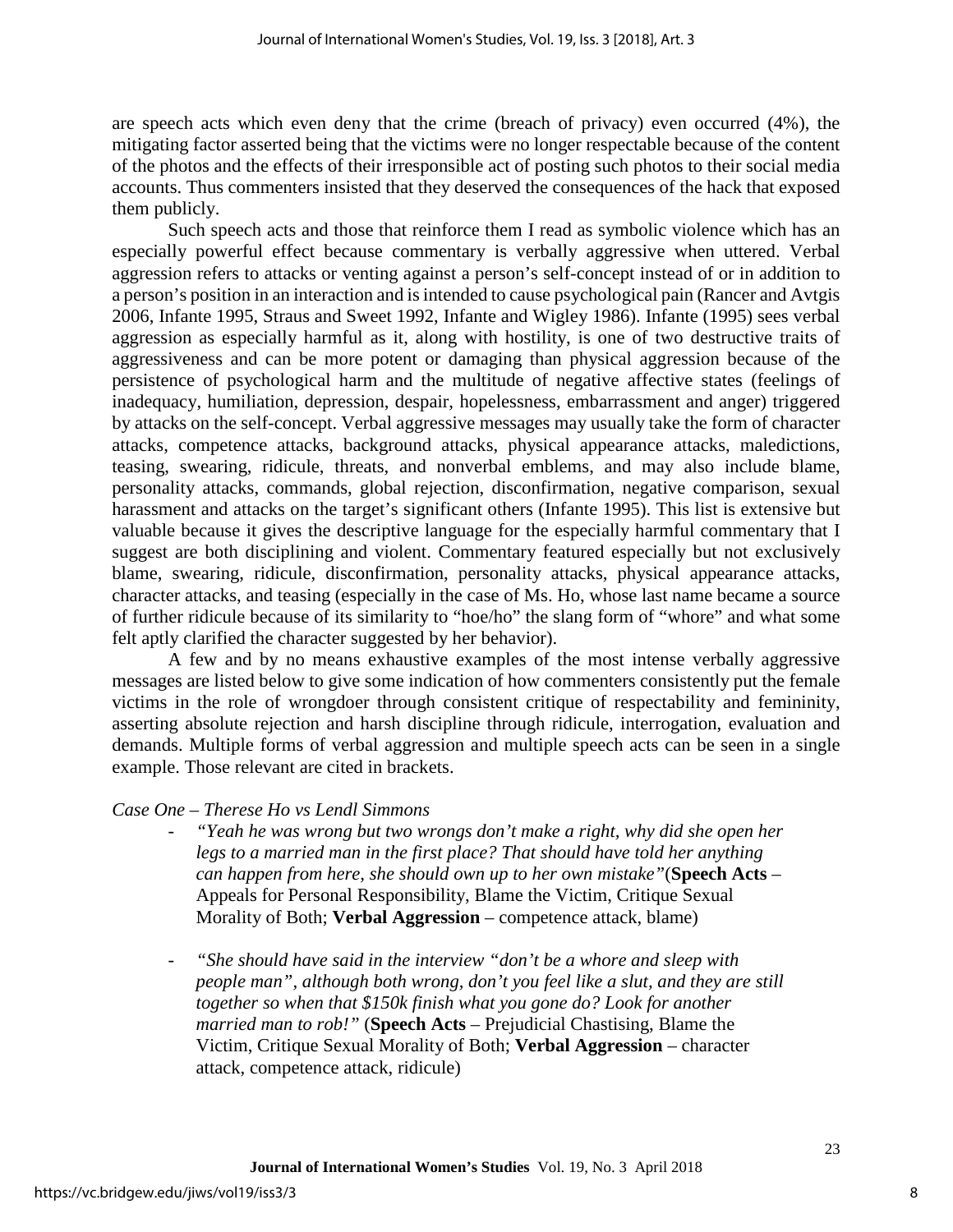- *"Revenge porn with a girl name Ho, the irony lol"* (**Speech Acts** Blame the Victim, Judge Victim as Deserving; **Verbal Aggression** – character attack, ridicule, blame, disconfirmation)
- *"Her last name says it all"* (**Speech Acts** Blame the Victim, Judge Victim as Deserving; **Verbal Aggression** - character attack, ridicule, blame, disconfirmation)
- *"Never trust a girl with the last name ho*" (**Speech Acts** Blame the Victim, Judge Victim as Deserving; **Verbal Aggression** - character attack, ridicule, blame, disconfirmation)
- *"But look at the girl name na, "Ms Ho", what do one expect?"* (**Speech Acts** – Blame the Victim, Judge Victim as Deserving; **Verbal Aggression** character attack, ridicule, blame, disconfirmation)
- *"Best you did say don't be a rat and a cunt like yourself, you know the man married, is money you want that's why you went there, take money now big porn star"* (**Speech Acts** – Blame the Victim, Prejudicial Chastising; **Verbal Aggression** - character attack, ridicule, blame, disconfirmation, swearing, command)
- *"She look old, smh, these young ladies of these time"* (**Speech Act** Prejudicial Chastising; **Verbal Aggression** – personal appearance attack, ridicule, blame)
- *"She ugly as fuck"*(**Speech Act** Prejudicial Chastising; **Verbal Aggression** – personal appearance attack)
- *"That girl wicked, it on she face"* (**Speech Act** Prejudicial Chastising; **Verbal Aggression** – character attack)
- *"So personal responsibility and respect means nothing, hoes could be hoes and get paid, well legalize hoe clubs, steups"* (**Speech Acts** – Appeals to Personal Responsibility, Prejudicial Chastising; **Verbal Aggression** – character attack, ridicule, command)
- *"That bitch shouldn't have gotten a fuckin \$...after her pussy got so wild"* (**Speech Acts** – Prejudicial Chastising, Judge Victim as Deserving, Denial of Crime; **Verbal Aggression** – swearing, ridicule, character attack)
- *"What a dumbass"* (**Speech Act** Prejudicial Chastising; **Verbal Aggression** – ridicule, swearing)
- *"The side bitch get through"* (**Speech Act**  Prejudicial Chastising; **Verbal Aggression** – ridicule, character attack)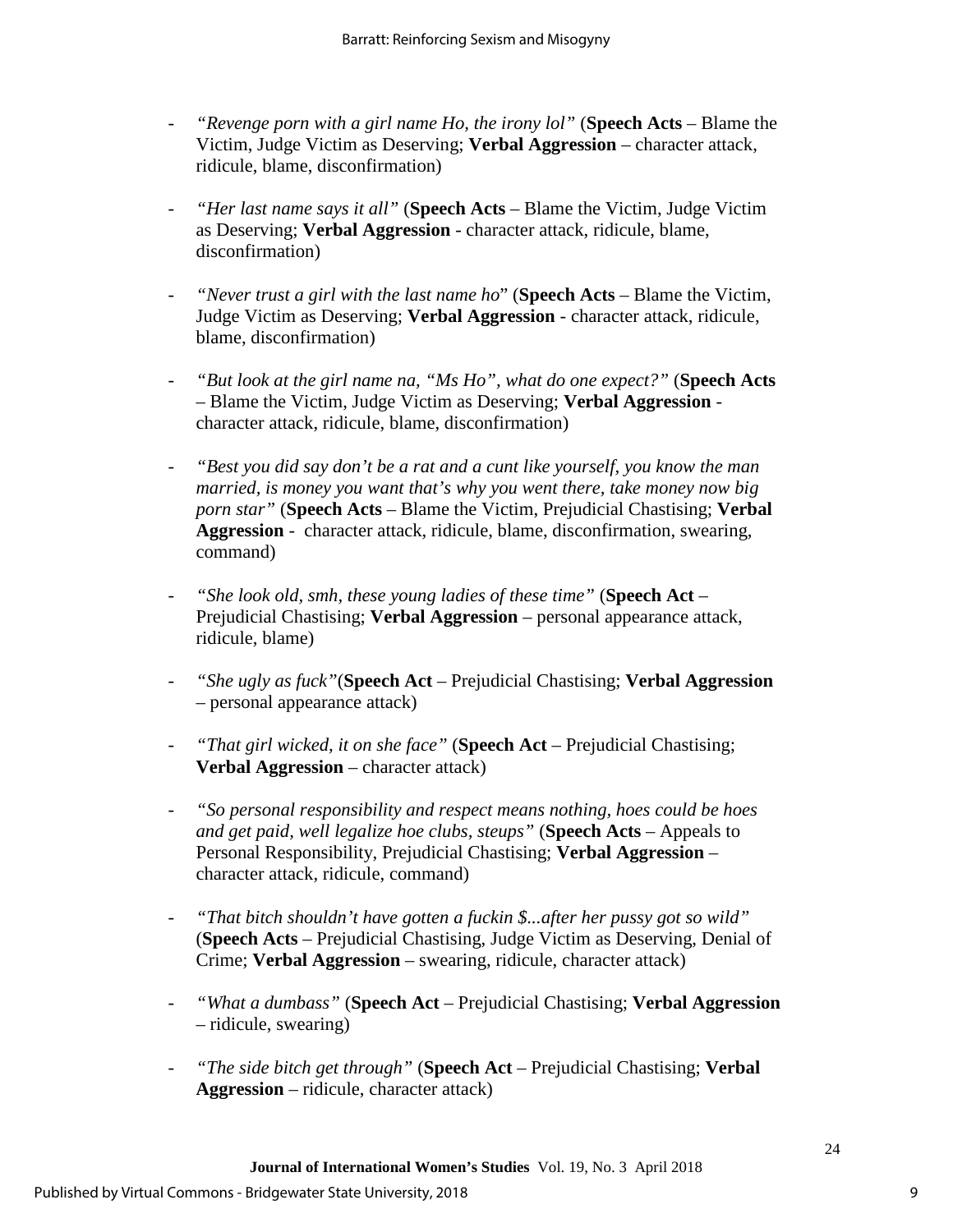#### *Case Two – Nude Photos Leak*

- *"hoes, hoes and more hoes"* **(Speech Act**  Prejudicial Chastising; **Verbal Aggression** – ridicule, character attack)
- *"Why they taking nude pictures? They are so stupid. They should know better not to do this because that's what happen when you do"* **(Speech Act** – Prejudicial Chastising, Judge victim as deserving of shame, denial of actual crime, appeal to personal responsibility, victim blaming; **Verbal Aggression** – ridicule, character attack, prejudicial chastising, competence attack)
- *"Like you said, they're so stupid have no morals no value whatsoever and expect to get respect"* **(Speech Act** – Prejudicial Chastising; judge victim as deserving of shame, denial of crime, critique of respectability; **Verbal Aggression** – ridicule, character attack, competence attack)
- *"So I must now feel sorry for these foolish women? Steups"* **(Speech Act**  denial of crime, victim blaming; **Verbal Aggression** – ridicule, disconfirmation, global rejection, competence attack)
- *"Every dumb bitch who sends nude pics of herself over the phone, computer, etc. DESERVES TO BE DISPLAYED. I have to say that I have enjoyed witnessing these accounts. It's humorous, erotic, and quite pleasurable"*  **(Speech Act** – Prejudicial Chastising, judge victim as deserving of shame, blame victim, denial of crime; **Verbal Aggression** – ridicule, character attack, disconfirmation, teasing)
- *"I've zero sympathy for half of these people because they are simply stupid and brainless! Everybody knows that you should not share such pictures online. Facebook, etc., because once it's there, it's there forever. Also, only a stupid and brainless person will take pictures for any boyfriend. And of those girls who said her boyfriend made her feel sexy, etc., etc., sounded desperate. Are they so desperate that they need a man to tell them they are pretty?? And the sixteen year old. How did the man intimidate her?? He held a gun to her head and threaten her? Or she was just stupid and desperate. And we're supposed to feel sorry for her? LOL, no! Also, her mother should have given her some good licks! Or maybe, the mother should have been a better parent. Or maybe the mother was a good parent, but the girl was stupid and desperate. This situation could have been prevented if it was not for simply stupid, thoughtless, careless actions!! This will be a lesson to these women. Yes, it was a very unfortunate, troubling and sick incident but sometimes people have burn to learn."* **(Speech Act** – Blame Victim, prejudicial chastising, judge victim as deserving of shame, appeal to personal responsibility; **Verbal Aggression** – ridicule, character attack, competence attack, blame, attack on target's significant other, disconfirmation, global rejection)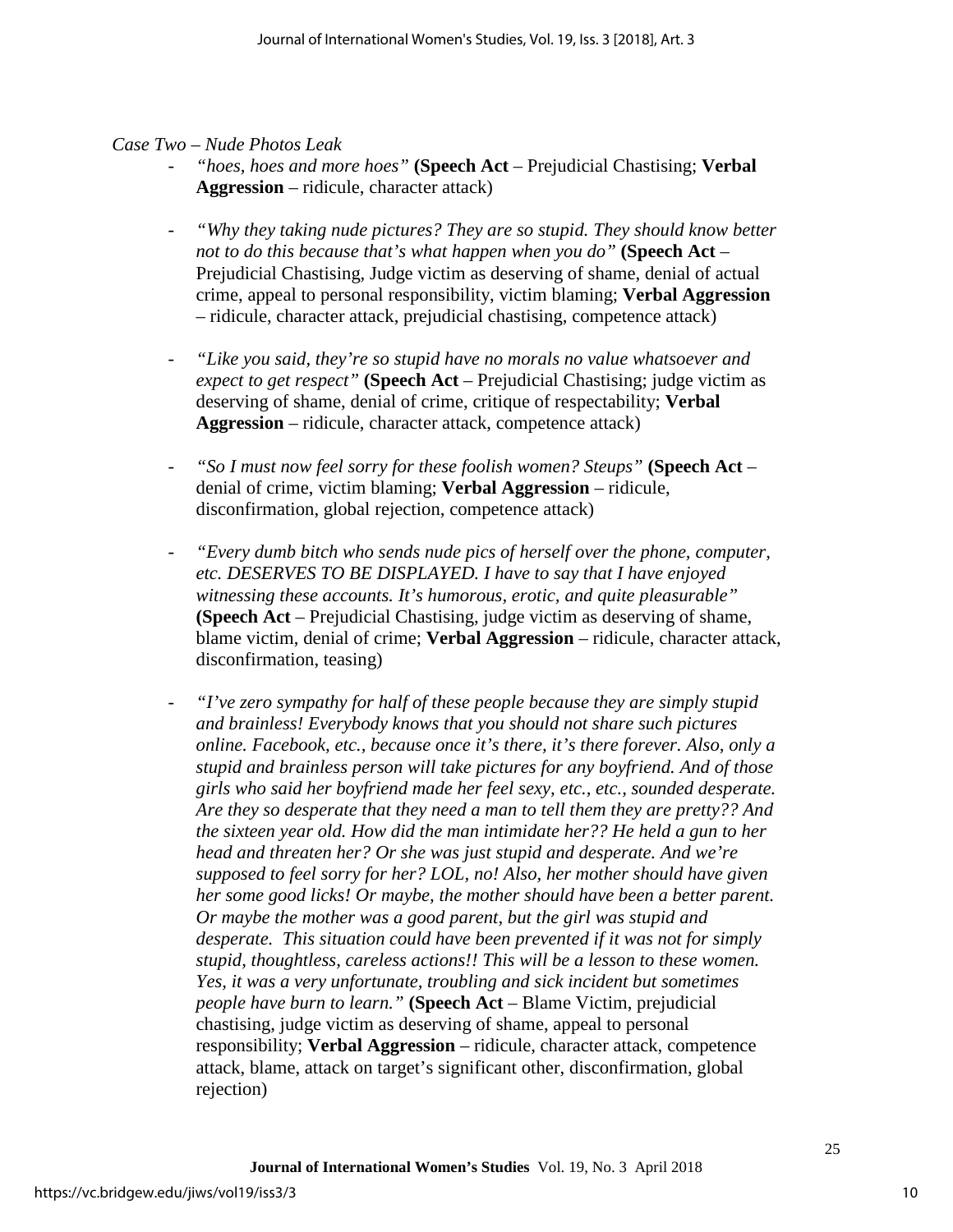These comments and their effect all reflect symbolic violence, particularly against women. As discussed earlier, Bourdieu's concept of symbolic violence refers to a subtle, euphemized, invisible mode of domination that, in its impervious and insidious nature, prevents domination from being recognized as such, and, therefore, as misrecognized domination, is socially recognized, legitimized and sustained (Thapar-Björkert, et al, 2016, Krais 1993). In these cases aggression is not subtle, they are overt and violent. But prescriptions of domination are subtle. The examples of verbal aggression cited give overt examples of social recognition, legitimization and sustaining of domination of the feminine through disciplinary speech acts such as prejudicial chastising, appeals to personal responsibility, and victim blaming. While some question the absolute failure to acknowledge these women as victims of legislated crimes, the majority take it for granted that once branded as "hoes, whores" these women deserve their negative experiences. Comments that dismiss Ms. Ho's award of compensation by the courts or dismiss breach of privacy in tandem with comments which remind women to be respectable and responsible in their relations with men and in containing their bodies and sexualities enforce containment of feminine agency and voice. Where women act outside of valued and legitimate expectations of the feminine, even in their own interests, they are severely chastised for stepping outside of such bounds of femininity and are subject to aggressive statements which swiftly remind them of their place.

#### **Social Media Commentary: Reinforcing Sexism, Misogyny and** *Femininity-as-Fail*

I argue that in part it is this effect that reinforces sexism and misogyny. This reminder that legitimate femininity is always bounded that is in itself sexist, constituting prejudice, discrimination and stereotyping of women. This assertion that women who do not perform their femininity within that legitimate space bounded by respectability and responsibility, are flawed in their character and thus deserve to be brutally maligned, e.g. as "stupid" and "desperate", is indicative of sexist attitudes and misogyny. The insistence that the women's actions were inherently wrong and more wrong than those who were legally in breach, as well as were tainted by immoral motives constitute *femininity, as anything other than respectability and responsibility, as ultimate fail* in spite of circumstances. In other words, there is no legitimate feminine action outside of these parameters. Two commenters to the Therese Ho/Lendl Simmons court case present in their response a clear example of this perspective. Suggesting that Ms. Ho was undeserving of compensation for breach of confidence,

"*The message sent by the court is that reward awaits for home wreckers. Ms. Ho, as a woman and mother of two, should have had enough personal decency and class to counsel Simmons to work it out with his wife. She should have shown respect to the wife. But she didn't as she saw an opportunity. We now know her underlying motive for having an affair with the famous cricketer. \$\$\$\$\$\$\$\$\$\$\$\$\$\$\$\$"* 

*"She's a home wrecker and she's on her way to see whose home to wreck and get some more money. It's always up to a woman to say no or yes and she knew he was married. You home wrecker!!!"*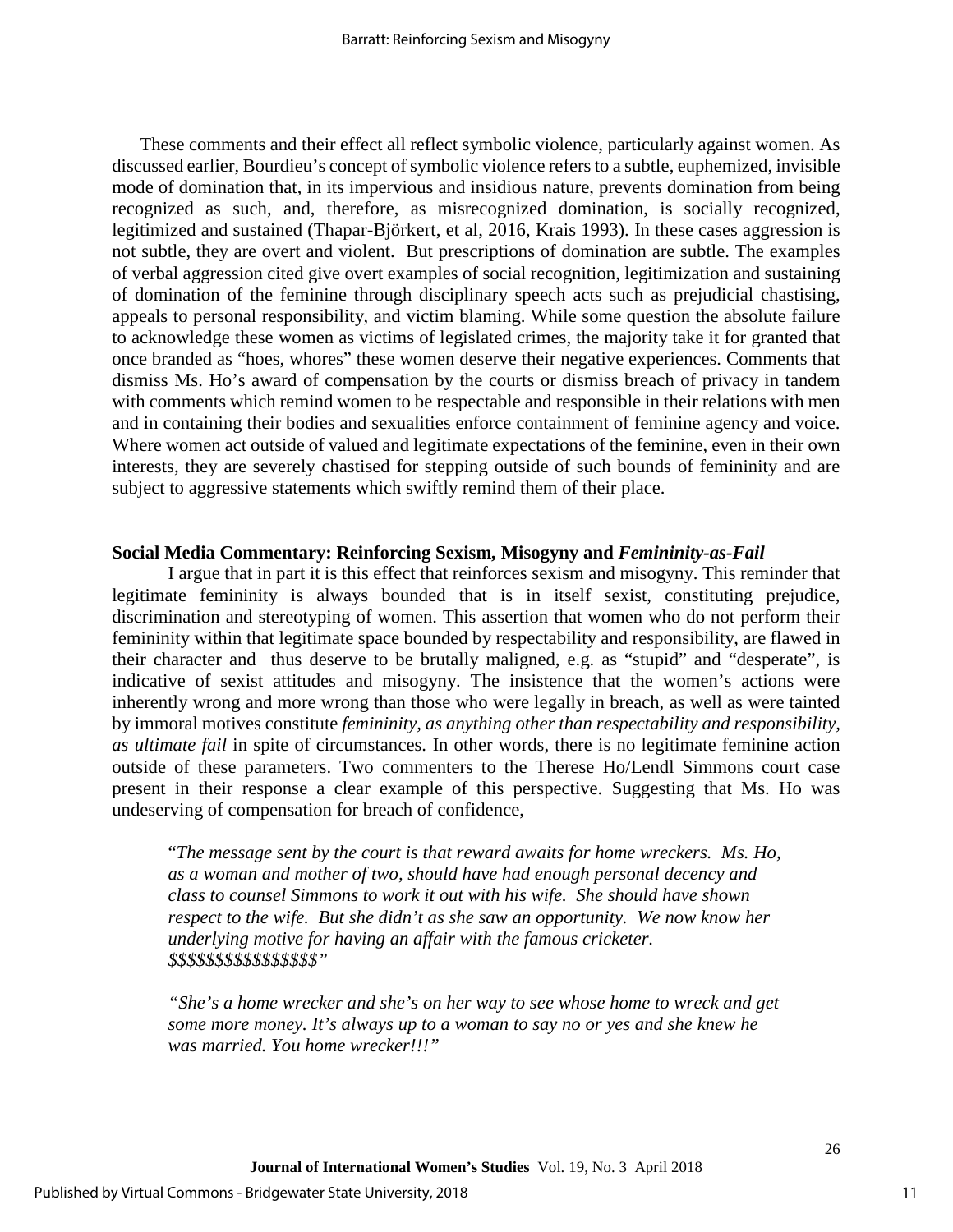For these commenters, the female is ultimately the guilty party because she did not act respectfully and responsibly thus not feminine enough, and the man is absolved through a complete failure to acknowledge his role in the shared infidelity.

In addition, misogyny or the extreme dislike and contempt for the feminine outside of the set parameters of legitimacy is demonstrated absolutely in the extreme verbal aggression and hostility, especially name calling, victim blaming and insisting that the female victims were deserving of the breaches of their confidence and privacy. The frequency of speech acts chastising the woman vs those chastising the man presents a sharp contrast and demonstrated a sexist attitude that blames the victim who is viewed as deserving of shame, pain and punishment, "*you look for that*". The woman is more or exclusively morally reprehensible as ho/hoes/whore, stupid/mentally flawed, immoral, unworthy of respect and pathetic, too free in the contemporary, and always responsible even if not for her own actions "*it's always up to a woman to say no or yes*". Preferring to make the topic of the immoral feminine more salient in the feedback forum, the commenters often diminished, trivialized, ignored or denied actual criminal activity. The female victims, insufficiently respectable and responsible, were immoral criminals and media/police/court time wasters, while the unfaithful man was too harshly punished and the hackers were simply taking advantage of an opportunity.

#### **Conclusion**

Even where a woman's fight for gender justice is endorsed as valid, public sentiment (as it is evident in feedback forums) asserts erasure of this 'win' based on a construction of her *femininity-as-failure*; failure because she does not meet prescriptions of respectability, responsibility and containment of her body and sexuality. Even when women are clear victims of crime and can be established as a "pure victim" their right to gender justice is constituted as irrelevant/undeserving within the public imagination (judging by majority perspective). Women who fail to uphold feminine standards of respectability, responsibility and containment can never be a victim and are subject to the worst forms of misogyny.

Online feedback forums operate as an additional agenda setting force to traditional media, reconstituting through talk traditional ideas about gender identity and sexuality, as exclusive and compulsory to legitimate femininity. These discourses are used to other, vilify and chastise contemporary femininity; ultimately embedded sexism and misogyny persistently construct *femininity-as-fail*.

Despite many gains by activists and scholars in the Caribbean, feminist consciousness and gender justice remain precarious and should not be taken for granted. I assert this positon because of the persistence of sexism/misogyny as a normative and moralized belief system, a perspective that is reinforced despite question/critique from a minority. In the contemporary, feminist activist and scholars have taken advantage of the opportunities of the online space to build and propel movements and consciousness. However, the analysis of feedback forum talk suggests the pressing need for vigilance in terms of persistence in maintaining the visibility of counteracting discourses from scholars and activists. In addition, while a small percentage of commenters, 13% in the Therese Ho/Lendl Simmons case and 11% in the photo leaks case, asserted this counteracting discourse, they did not do so without subjecting themselves to verbal aggression. There is then the continued need, as Massiah et al. (2016) advise in their look to a Caribbean feminist future, to be doggedly assertive in the face of what I suggest is a definite obstacle/hurdle. In addition, feedback forum talk invokes the need to consistently evaluate the online environment and its utility to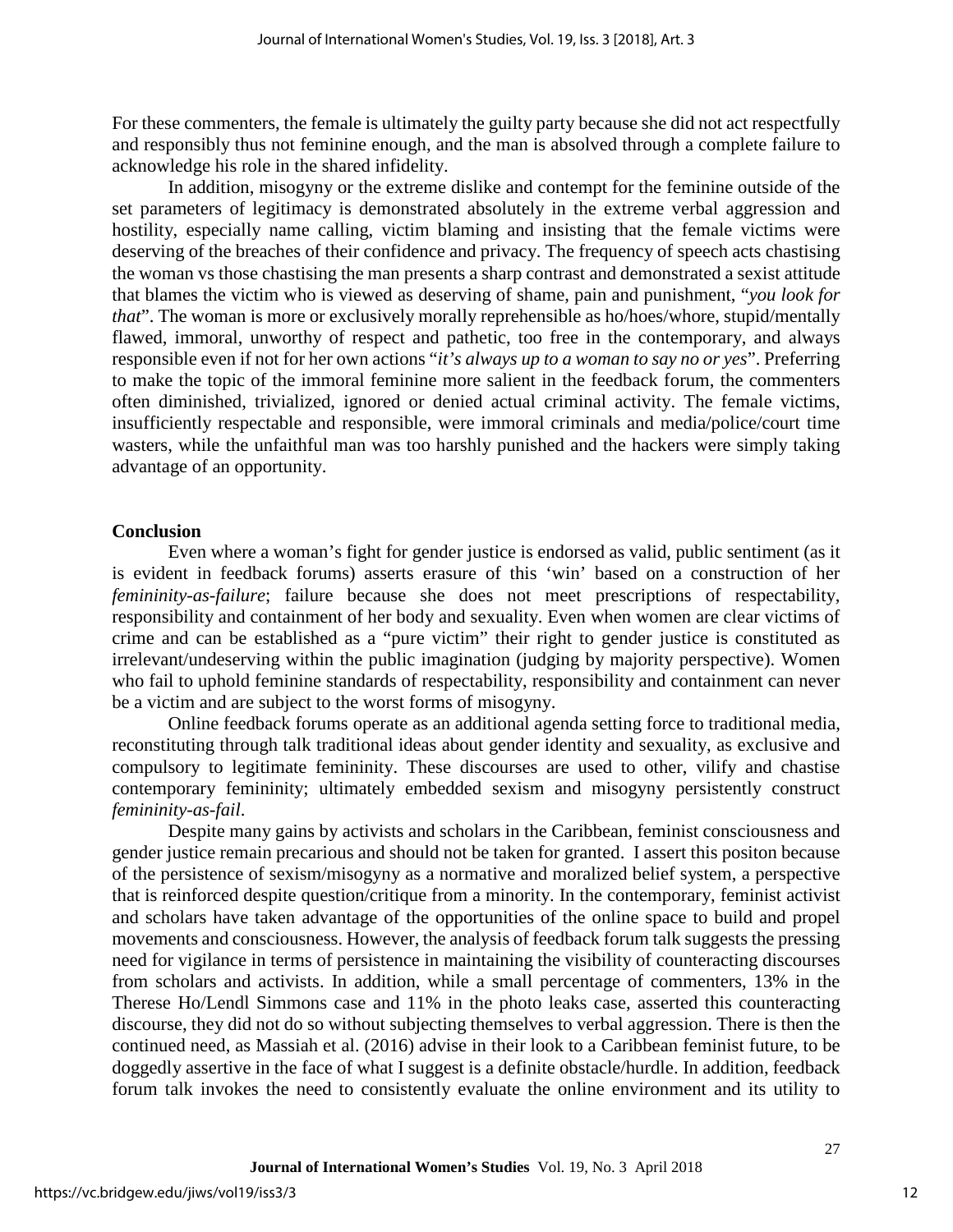feminist activism, scholarship and consciousness raising. In addition, the responsiveness of the feminist voice to persistent backlash and the proactive, strategic management of the gender agenda must be monitored by online activists in particular if the effects of often uncensored user generated content are to be counteracted.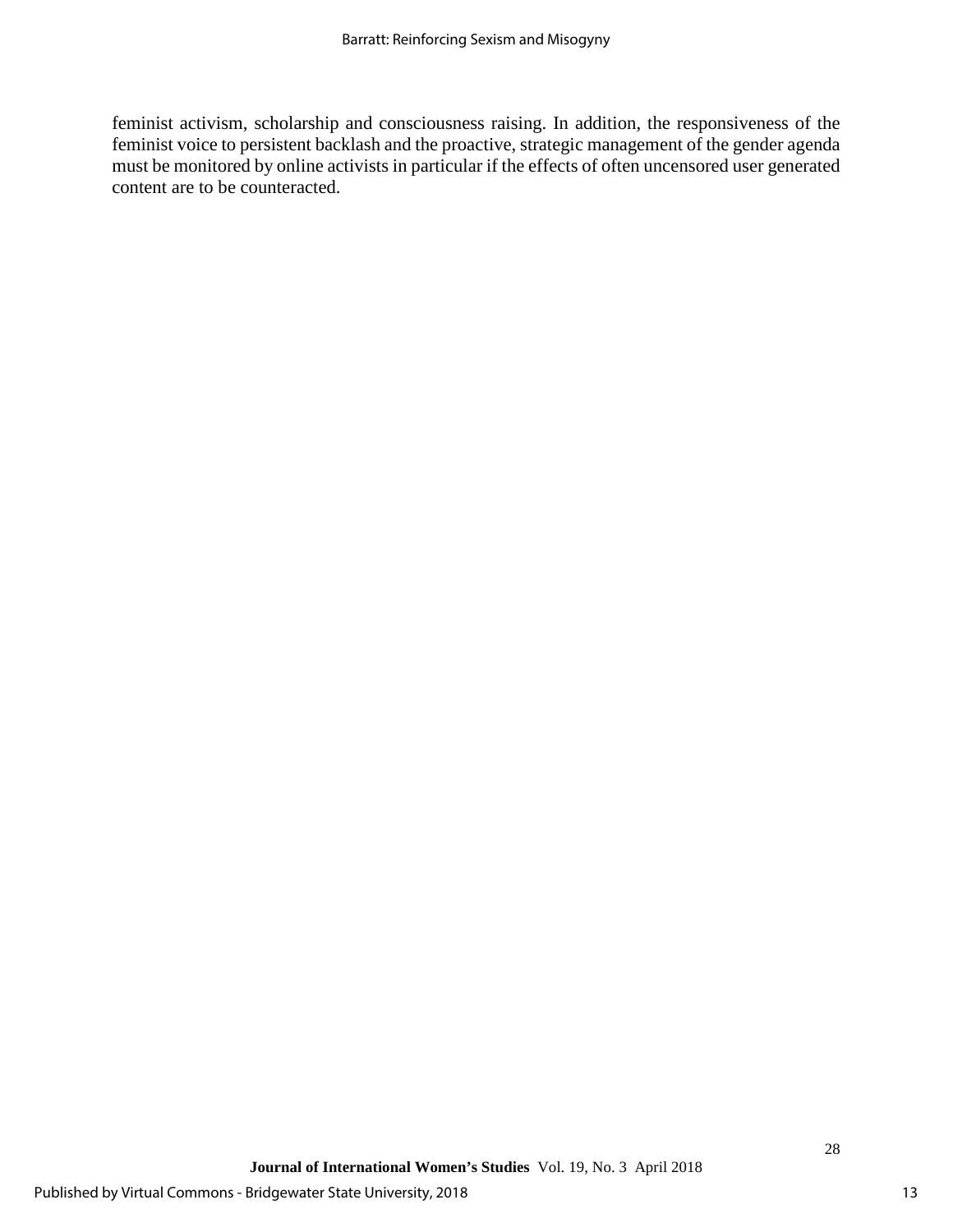#### **References**

- (2015). Caribbean's Different Gender Gap: Women Rise, Men Stagnate. *The Trinidad Guardian.*  Available at: http://www.guardian.co.tt/business/2015-02-15/caribbean%E2%80%99sdifferent-gender-gap-women-rise-men-stagnate
- Bailey, B .and Charles, S. (2010). Gender Differentials in Caribbean Education Systems. *Commonwealth Education Partnerships*.
- Baksh, A. (2011). Breaking with Tradition: Hybridity, Identity and Resistance in Indo-Caribbean Women's Writing. In R. Kanhai, ed., *Bindi: The Multifaceted Lives of Indo-Caribbean Women*. Mona: UWI Press. pp. 208-224.
- Baksh-Soodeen, R. (1998). Issues of Difference in Contemporary Caribbean Feminism. *Feminist Review: Rethinking Caribbean Difference,* 59, pp.74-85.
- Barrow, Christine. (1999). Men, Women and Family in the Caribbean: A Review. In: Patricia Mohammed and Catherine Shepherd, eds., *Gender in Caribbean Development.* Jamaica: Canoe Press UWI, pp. 149-163.
- Bertens, M., Krumeich, A., Borne, B., and Schaalma, H. (2008). Being and Feeling Like a Woman: Respectability, Responsibility, Desirability and Safe Sex Among Women of Afro-Surinamese and Dutch Antillean Descent in the Netherlands. *Culture, Health and Sexuality,* 10(5), pp. 547-561.
- Besson, Jean. (1993). Reputation and Respectability Reconsidered: A New Perspective on Afro-Caribbean Peasant Women. In: Janet Momsen ed., *Women and Change in the Caribbean: A Pan-Caribbean Perspective.* Jamaica: Ian Randle, pp. 15-37.
- Bimbi, Franca. (2014). Symbolic Violence: Reshaping Post-Patriarchal Discourses on Gender. *Gendered Perspectives on Conflict and Violence: Part B Advances in Gender Research,*  18B, pp. 275-301.
- Bourdieu, Pierre. (1998). *Masculine Domination.* California: Standford University Press.
- Boyd, D., Ellison, N. (2008). Social Network Sites: Definition, History and Scholarship. *Journal of Computer-Mediated Communication,* 13, pp. 210-230.
- Breckler, S., Olson, J., and Wiggins, E. (2006). *Social Psychology Alive.* California: Thomson Wadsworth.
- Brennan, D. (2004). Women Work, Men Sponge, and Everyone Gossips: Macho Men and Stigmatized/ing Women in a Sex Tourist Town. *Anthropological Quarterly,* 77(4), pp. 705-733.
- Boucher, L. (2003). Respectability and Reputation: A Balancing Act. *Totem: The University of Western Ontario Journal of Anthropology,* 11(1), pp. 12. Available at: http://ir.lib.uwo.ca/totem/vol11/iss1/12
- Conger, D. and Long, M. (2013). Women Students Dominating in Many Countries. *University World News: The Global Window on Higher Education*. (Issue 261).
- Ellis, Pat. (1986). Introduction An Overview of Women in Caribbean Society. In: Pat Ellis, ed., *Women of the Caribbean.* Jamaica: Kingston Publishers Ltd.
- Franco, P. (2010). The Invention of Traditional Mas and the Politics of Gender. In: P. Scher, ed., *Perspectives on the Caribbean: A Reader in Culture, History, and Representation.* Massachusetts: Wiley-Blackwell, 59-76.
- Freeman, Carla. (2000). *High Tech and High Heels in the Global Economy: Women, Work and Pink Colour Identities in the Caribbean.* Durham & London: Duke University Press.
- Ghisyawan, Krystal Nandini. (2016). (Un)Settling the Politics of Identity and Sexuality Among Indo-Trinidad Same-Sex Loving Women. In: Gabrielle Jamela Hosein and Lisa Outar,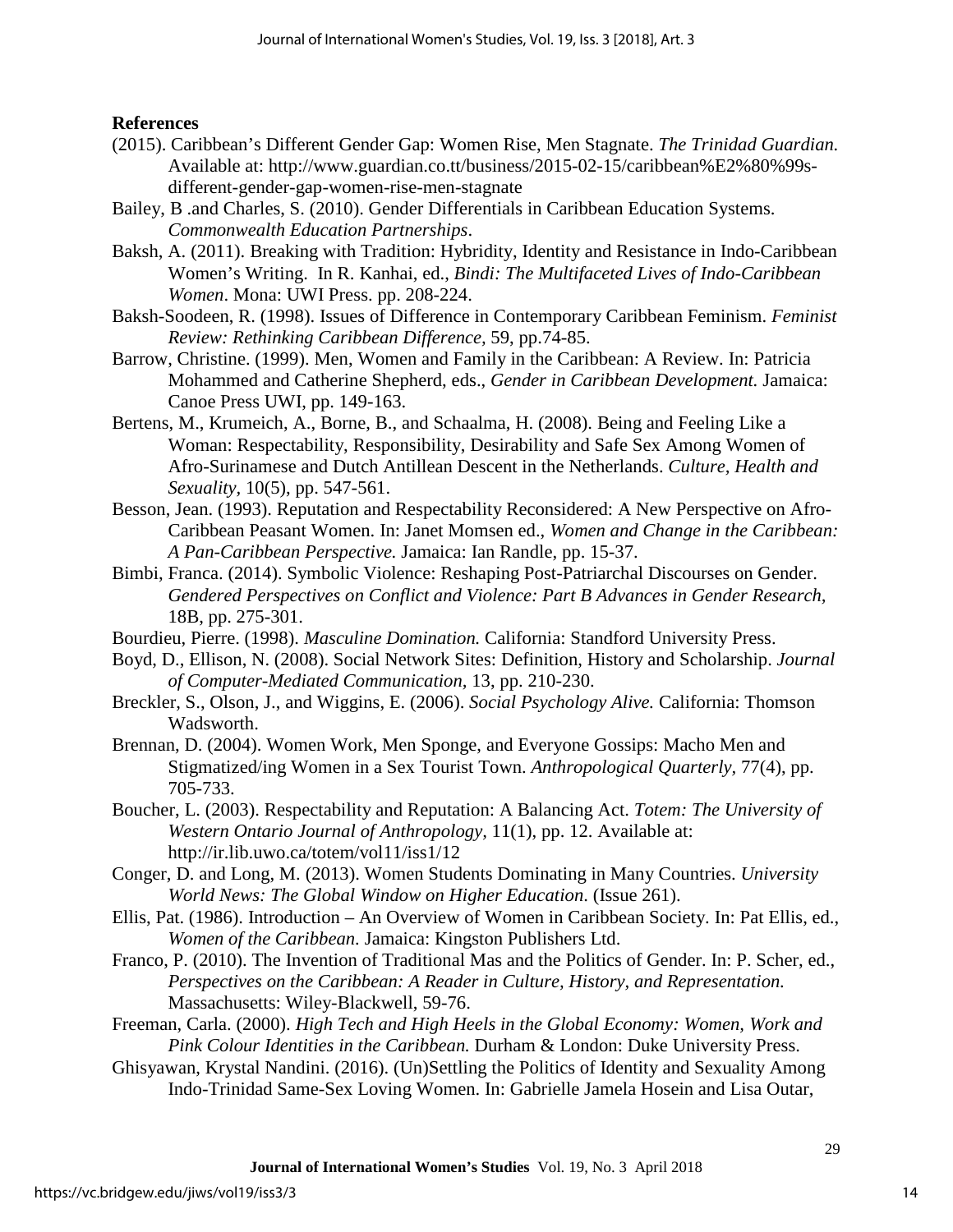eds., *Indo-Caribbean Feminist Thought: Genealogies, Theories, Enactments.* New York: Palgrave Macmillan, pp. 153-170.

- Harris, P. (2003). Gatekeeping and Remaking: The Politics of Respectability in African American Women's History and Black Feminism. *Journal of Women's History,* 15(1), pp. 212-220.
- Holtgraves, T. (2002). *Language as Social Action: Social Psychology and Language Use.* New Jersey: Lawrence Erlbaum Associates.
- Hosein, Gabrielle Jamela, Outar, Lisa. eds. (2016). *Indo-Caribbean Feminist Thought: Genealogies, Theories, Enactments.* New York: Palgrave Macmillan.
- Hosein, G. (2004). *Gender, Generation and Negotiation: Adolescence and Young Indo-Trinidadian Women's Identities in the Late 20th Century.* MPhil Diss., University of the West Indies, St. Augustine Campus.
- Infante, D. (1995). Teaching Students to Understand and Control Verbal Aggression. *Communication Education,* 44.
- Infante, D., and Wigley III, C. (1986). Verbal Aggressiveness: An Interpersonal Model and Measure. *Communication Monographs,* 53.
- Krais, B. (1993). Gender and Symbolic Violence: Female Oppression in the Light of Pierre Bourdieu's Theory of Social Practice. In: Calhoun, C., LiPuma, E., and Postone, M., eds., *Bourdieu: Critical Perspectives.* Chicago: The University of Chicago Press.
- Landa, N. (2016). Pseudonymity as Self-Naming: The Pseudonym and the Performer in Zimbabwean Socio-Technial Spaces. In: Nyambi, O., Mangena, T., Pfukwa, C., eds., *The Postcolonial Condition of Names and Naming Practices in Southern Africa.* New Castle: Cambridge Scholars Publishing.
- Massiah, Joycelin, Leo-Rhynie, Elsa, Bailey, Barbara. (2016). *The UWI Gender Journey: Recollections and Reflections.* Jamaica: The University of the West Indies Press.
- Niranjana, T. (2011). Indian Nationalism and Female Sexuality: A Trinidadian Tale. In: Smith, F., ed., *Sex and the Citizen: Interrogating the Caribbean.* London: University of Virginia Press, pp. 101-124.
- Parry, O. (2000). Male Underachievement in High School Education: Jamaica, Barbados and St. Vincent and the Grenadines. Mona: Canoe Press University of the West Indies.
- Rancer, A., and Avtgis, T. (2006). *Argumentative and Aggressive Communication: Theory, Research and Application.* California: Sage Publications.
- Reader, B. (2015). *Audience Feedback in the News Media.* New York: Routledge.
- Reddock, R. (1994). *Women, Labour and Politics in Trinidad and Tobago: A History.* Zed Books.
- Roberts, K. (2016). The Psychology of Victim-Blaming. *The Atlantic.* Available at: https://www.theatlantic.com/science/archive/2016/10/the-psychology-of-victimblaming/502661/
- Rohlehr, Gordon. (1999). Images of Men and Women in the 1930s Calypsoes: The Sociology of Food Acquisition in a context of Survivalism. In: Patricia Mohammed and Catherine Shepherd, eds., *Gender in Caribbean Development.* Jamaica: Canoe Press UWI, pp. 223- 289.
- Rowe, R. (2013). *Imagining Caribbean Womanhood: Race, Nation and Beauty Competitions, 1929-70.* Manchester: Manchester University Press.
- Sampath, Niels. (2004). 'Crabs in a Bucket': Reforming Male Identities in Trinidad. In: Caroline Sweetman ed., *Men and Masculinity.* Oxford: Oxfam, pp. 47-54.